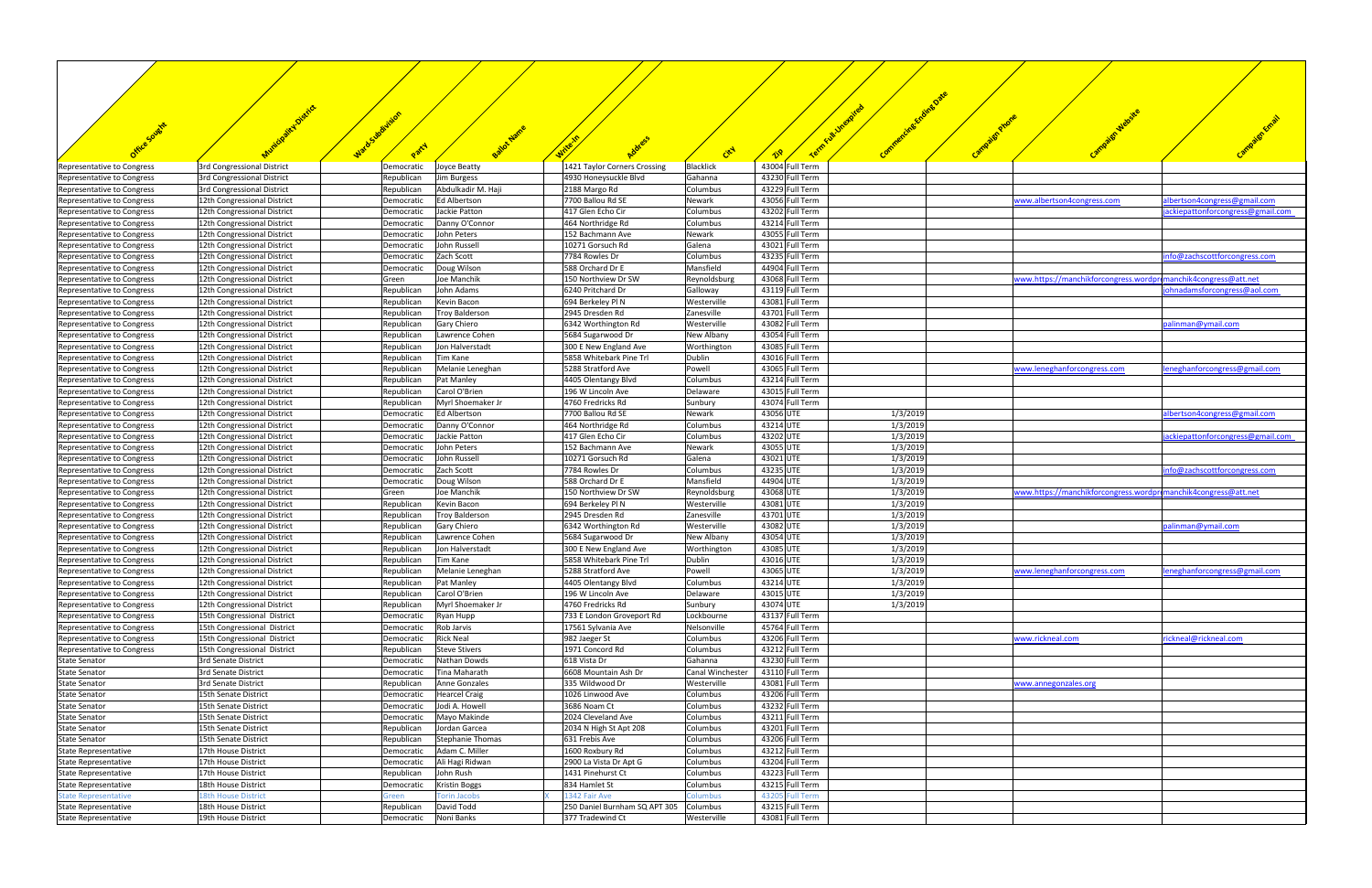| <b>State Representative</b>    | 19th House District       |          | Democratic | Mary Lightbody         | 4948 E Walnut St         | Westerville             | 43081 Full Term                        |                              |                              |
|--------------------------------|---------------------------|----------|------------|------------------------|--------------------------|-------------------------|----------------------------------------|------------------------------|------------------------------|
| State Representative           | 19th House District       |          | Republican | Tim Barhorst           | 5222 Double Eagle Dr     | Westerville             | 43081 Full Term                        |                              |                              |
| <b>State Representative</b>    | 19th House District       |          | Republican | Chris Curry            | 7179 Hollandia Dr        | Westerville             | 43081 Full Term                        |                              |                              |
| <b>State Representative</b>    | 19th House District       |          | Republican | Dave Ferguson          | 7318 Berkely Sq S        | New Albany              | 43054 Full Term                        |                              |                              |
| <b>State Representative</b>    | 20th House District       |          | Democratic | <b>Richard Brown</b>   | 7559 Bruns Ct            | Canal Winchester        | 43110 Full Term                        |                              |                              |
| State Representative           | 20th House District       |          | Republican | Bobby L. Mitchell      | 6057 Falla Dr            | <b>Canal Winchester</b> | 43110 Full Term                        |                              |                              |
| <b>State Representative</b>    | 21st House District       |          | Democratic | <b>Beth Liston</b>     | 2193 Stratingham Dr      | Dublin                  | 43016 Full Term                        |                              |                              |
| State Representative           | 21st House District       |          | Democratic | Mindy K. Yocum         | 7679 Scofield Ct         | Dublin                  | 43016 Full Term                        |                              |                              |
| State Representative           | 21st House District       |          | Republican | Stu Harris             | 7269 Coventry Woods Dr   | Dublin                  | 43017 Full Term                        |                              |                              |
| State Representative           | 21st House District       |          | Republican | Doug Smith             | 169 E North St           | Worthington             | 43085 Full Term                        |                              |                              |
| <b>State Representative</b>    | 22nd House District       |          | Democratic | Jermaine A. Clarke     | 5833 Lou St              | Columbus                | 43231 Full Term                        |                              |                              |
|                                | 22nd House District       |          |            | David Leland           | 361 Walhalla Rd          | Columbus                | 43202 Full Term                        |                              |                              |
| State Representative           |                           |          | Democratic |                        |                          |                         |                                        |                              |                              |
| State Representative           | 22nd House District       |          | Republican | Doug Moody             | 5419 Darcy Rd            | Columbus                | 43229 Full Term                        |                              |                              |
| <b>State Representative</b>    | 23rd House District       |          | Democratic | <b>Russell Harris</b>  | 3378 Parkbrook Dr        | <b>Grove City</b>       | 43123 Full Term                        |                              |                              |
| State Representative           | 23rd House District       |          | Republican | Laura Lanese           | 2315 Milligan Grv        | <b>Grove City</b>       | 43123 Full Term                        |                              |                              |
| State Representative           | 24th House District       |          | Democratic | Andrea Bonny           | 1791 Fishinger Rd        | Columbus                | 43221 Full Term                        |                              |                              |
| State Representative           | 24th House District       |          | Democratic | Mary B. Relotto        | 177 Croswell Rd          | Columbus                | 43214 Full Term                        | www.votemaryb.com            | votemaryb@votemaryb.com      |
| <b>State Representative</b>    | 24th House District       |          | Democratic | Allison Russo          | 1850 Tewksbury           | Columbus                | 43221 Full Term                        |                              |                              |
| State Representative           | 24th House District       |          | Republican | Erik F. Yassenoff      | 2012 Tremont Rd          | Columbus                | 43221 Full Term                        |                              |                              |
| <b>State Representative</b>    | 25th House District       |          | Democratic | Bernadine Kennedy Kent | 3148 Oak Spring St       | Columbus                | 43219 Full Term                        |                              |                              |
| State Representative           | 25th House District       |          | Democratic | Ismail Mohamed         | 2713 Stonehedge Dr Apt C | Columbus                | 43224 Full Term                        | www.ismail4staterep.com      | smail4staterep@gmail.com     |
| State Representative           | 25th House District       |          | Democratic | Daahir Omar            | 4333 Appian Way Apt C    | Columbus                | 43230 Full Term                        |                              |                              |
| <b>State Representative</b>    | 25th House District       |          | Democratic | Lamar D. Peoples II    | 2378 Argyle Dr           | Columbus                | 43219 Full Term                        |                              | peoplesforohio2018@gmail.com |
| <b>State Representative</b>    | 25th House District       |          | Republican | Debbie Staggs          | 2603 Glenmawr Ave        | Columbus                | 43202 Full Term                        |                              |                              |
| State Representative           | 26th House District       |          | Democratic | Michael D. Cole        | 6088 Whitman Rd          | Columbus                | 43213 Full Term                        |                              |                              |
| <b>State Representative</b>    | 26th House District       |          | Democratic | <b>Erica Crawley</b>   | 1280 Park Plaza Dr       | Columbus                | 43213 Full Term                        |                              |                              |
| <b>State Representative</b>    | 26th House District       |          | Green      | Steve Dodge            | 4335 Sidway Ave          | Columbus                | 43227 Full Term                        |                              |                              |
| State Representative           | 26th House District       |          | Republican | Shareeque Arife Sadiq  | 2709 Natalia Dr          | Columbus                | 43232 Full Term                        |                              |                              |
| <b>County Commissioner</b>     | Franklin County           |          |            | Marilyn Brown          | 34 W Poplar Ave #205     | Columbus                | 43215 Full Term<br>Commencing 1/1/2019 |                              |                              |
|                                |                           |          | Democratic |                        |                          |                         |                                        |                              |                              |
| <b>County Commissioner</b>     | Franklin County           |          | Republican | Michele Reynolds       | 3408 Sunset Holw         | Canal Winchester        | 43110 Full Term Commencing 1/1/2019    |                              |                              |
| <b>County Commissioner</b>     | Franklin County           |          | Green      | Samuel Richards        | 94 N Twentieth St Apt 1  | Columbus                | 43203 Full Term                        |                              |                              |
| <b>County Auditor</b>          | Franklin County           |          | Democratic | Michael Stinziano      | 379 W Sixth Ave          | Columbus                | 43201 Full Term                        |                              |                              |
| <b>County Auditor</b>          | Franklin County           |          | Republican | Clarence Mingo         | 8406 Leisner Ave         | New Albany              | 43054 Full Term                        | nttp://www.clarencemingo.com | teammingo@clarencemingo.com  |
| <b>County Auditor</b>          | Franklin County           |          | Democratic | James H. Robinson      | 602 Hibbs Rd             | Lockbourne              | 43137 Full Term                        |                              |                              |
| <b>County Engineer</b>         | Franklin County           |          | Republican | Cornell R. Robertson   | 5434 Schatz Ln           | Hilliard                | 43026 Unexpired TEnding 1/3/2021       |                              |                              |
| Court of Appeals               | 10th District             |          | Republican | Betsy Luper Schuster   | 4159 Belmont Pl          | New Albany              | 43054 Full Term Commencing 2/10/2019   |                              |                              |
| Court of Appeals               | 10th District             |          | Democratic | Laurel Beatty Blunt    | 1154 Creekway Ct         | Gahanna                 | 43230 Full Term Commencing 2/9/2019    |                              |                              |
| Court of Common Pleas          | Franklin County           | Domestic | Democratic | Elizabeth Gill         | 33 E Columbus St         | Columbus                | 43206 Full Term Commencing 1/1/2019    |                              |                              |
| Court of Common Pleas          | Franklin County           | Domestic | Republican | Michael E. Carleton    | 1379 Windham Rd          | Columbus                | 43220 Full Term Commencing 1/1/2019    |                              |                              |
| Court of Common Pleas          | Franklin County           | Domestic | Democratic | James W. Brown         | 4190 Kendale             | Columbus                | 43220 Full Term Commencing 1/2/2019    |                              |                              |
| Court of Common Pleas          | <b>Franklin County</b>    | Domestic | Republican | Jessica A. Barwell     | 6695 Elmers Ct           | Worthington             | 43085 Full Term Commencing 1/2/2019    |                              |                              |
| Court of Common Pleas          | Franklin County           | Domestic | Democratic | Terri B. Jamison       | 7617 Schneider Way       | Blacklick               | 43004 Full Term Commencing 1/5/2019    |                              |                              |
| Court of Common Pleas          | Franklin County           | Domestic | Republican | Janie Roberts          | 982 N Sixth St           | Columbus                | 43201 Full Term Commencing 1/5/2019    |                              |                              |
| Court of Common Pleas          | Franklin County           | Domestic | Democratic | Monica Hawkins         | 2815 Kingsrowe Ct        | Columbus                | 43209 Full Term Commencing 1/9/2019    |                              |                              |
| Court of Common Pleas          | Franklin County           | Domestic | Democratic | Lorie McCaughan        | 1331 Lake Shore Dr Apt B | Columbus                | 43204 Full Term Commencing 1/9/2019    |                              |                              |
| Court of Common Pleas          | Franklin County           | Domestic | Republican | <b>Bob Bracco</b>      | 3535 W Henderson Rd      | Columbus                | 43220 Full Term Commencing 1/9/2019    |                              |                              |
| Court of Common Pleas          | Franklin County           | Domestic | Republican | Amy B. Koorn           | 31 E Broadway Ave        | Westerville             | 43081 Full Term Commencing 1/9/2019    |                              |                              |
| Court of Common Pleas          | Franklin County           | General  | Democratic | Jaiza Page             | 1244 Erickson Rd         | Columbus                | 43227 Full Term Commencing 1/3/2019    |                              |                              |
| Court of Common Pleas          | Franklin County           |          | Republican | <b>Bill Creedon</b>    | 3744 Lyon Dr             | Columbus                | 43220 Full Term Commencing 1/3/2019    |                              |                              |
|                                |                           | General  |            |                        |                          |                         |                                        |                              |                              |
| Court of Common Pleas          | Franklin County           | General  | Democratic | Karen Phipps           | 3807 Lakedale Dr         | Hilliard                | 43026 Full Term Commencing 1/4/2019    |                              |                              |
| Court of Common Pleas          | Franklin County           | General  | Republican | Jim Hughes             | 4329 Randmore Rd         | Columbus                | 43220 Full Term Commencing 1/4/2019    |                              | voteforhughes@aol.com        |
| Court of Common Pleas          | Franklin County           | General  | Democratic | Kim Brown              | 106 N High St Apt 604    | Columbus                | 43215 Full Term Commencing 1/6/2019    |                              |                              |
| Court of Common Pleas          | Franklin County           | General  | Republican | Michael Cassone        | 192 Nottingham Rd        | Columbus                | 43214 Full Term Commencing 1/6/2019    |                              |                              |
| Court of Common Pleas          | Franklin County           | General  | Democratic | Carl Aveni             | 4091 Glenmont Pl         | Columbus                | 43214 Full Term Commencing 1/7/2019    |                              |                              |
| Court of Common Pleas          | Franklin County           | General  | Republican | Dan Hawkins            | 8119 Barlow Rd           | Westerville             | 43081 Full Term Commencing 1/7/2019    |                              |                              |
| Court of Common Pleas          | Franklin County           | General  | Democratic | Stephen L. McIntosh    | 799 Nob Hill Dr W        | Gahanna                 | 43230 Full Term Commencing 1/8/2019    |                              |                              |
| Court of Common Pleas          | Franklin County           | General  | Republican | James N. Turner        | 164 Thurman Ave          | Columbus                | 43206 Full Term Commencing 1/8/2019    |                              |                              |
| <b>State Central Committee</b> | 3rd Senate District-Man   |          | Democratic | Roger W. Kapes         | 813 Janice Pkwy          | Columbus                | 43223 Full Term                        |                              |                              |
| <b>State Central Committee</b> | 3rd Senate District-Man   |          | Democratic | Joseph Rugola          | 4771 Powderhorn Ln       | Westerville             | 43081 Full Term                        |                              |                              |
| <b>State Central Committee</b> | 3rd Senate District-Man   |          | Republican | David Goodman          | 7726 Brandon Rd          | New Albany              | 43054 Full Term                        |                              |                              |
| <b>State Central Committee</b> | 3rd Senate District-Woman |          | Democratic | Joyce Beatty           | 1421 Taylor Corners Cr   | Blacklick               | 43004 Full Term                        |                              |                              |
| <b>State Central Committee</b> | 3rd Senate District Woman |          | Republican | JoAnn Davidson         | 6639 Forrester Way       | Reynoldsburg            | 43068 Full Term                        |                              |                              |
| <b>State Central Committee</b> | 3rd Senate District-Woman |          | Republican | Meta Hahn              | 1041 Brimley Pl          | Westerville             | 43081 Full Term                        |                              |                              |
| <b>State Central Committee</b> | 15th Senate District-Man  |          | Democratic | Stephen T. Colahan     | 440 W Second Ave         | Columbus                | 43201 Full Term                        |                              |                              |
| <b>State Central Committee</b> | 15th Senate District-Man  |          | Democratic | <b>Bill Demora</b>     | 100 Warren St            | Columbus                | 43215 Full Term                        |                              |                              |
| <b>State Central Committee</b> | 15th Senate District-Man  |          | Republican | Jim Burgess            | 4930 Honeysuckle Blvd    | Gahanna                 | 43230 Full Term                        |                              |                              |
| <b>State Central Committee</b> | 15th Senate District-Man  |          | Republican | Ryan D. Burgess        | 2587 Brentwood Rd        | Bexley                  | 43209 Full Term                        |                              |                              |
| <b>State Central Committee</b> | 15th Senate District-Man  |          | Republican | Richard S. Holt        | 1784 E North Broadway    | Columbus                | 43224 Full Term                        | www.richardsholt.com         |                              |
|                                |                           |          |            |                        |                          |                         |                                        |                              |                              |

| www.votemaryb.com            | votemaryb@votemaryb.com      |
|------------------------------|------------------------------|
|                              |                              |
|                              |                              |
|                              |                              |
|                              |                              |
|                              |                              |
| www.ismail4staterep.com      | ismail4staterep@gmail.com    |
|                              |                              |
|                              |                              |
|                              | peoplesforohio2018@gmail.com |
|                              |                              |
|                              |                              |
|                              |                              |
|                              |                              |
|                              |                              |
|                              |                              |
|                              |                              |
|                              |                              |
|                              |                              |
|                              |                              |
|                              |                              |
|                              |                              |
| http://www.clarencemingo.com | teammingo@clarencemingo.com  |
|                              |                              |
|                              |                              |
|                              |                              |
|                              |                              |
|                              |                              |
|                              |                              |
|                              |                              |
|                              |                              |
|                              |                              |
|                              |                              |
|                              |                              |
|                              |                              |
|                              |                              |
|                              |                              |
|                              |                              |
|                              |                              |
|                              |                              |
|                              |                              |
|                              |                              |
|                              |                              |
|                              |                              |
|                              |                              |
|                              |                              |
|                              |                              |
|                              |                              |
|                              | voteforhughes@aol.com        |
|                              |                              |
|                              |                              |
|                              |                              |
|                              |                              |
|                              |                              |
|                              |                              |
|                              |                              |
|                              |                              |
|                              |                              |
|                              |                              |
|                              |                              |
|                              |                              |
|                              |                              |
|                              |                              |
|                              |                              |
|                              |                              |
|                              |                              |
|                              |                              |
|                              |                              |
|                              |                              |
|                              |                              |
| www.richardsholt.com         |                              |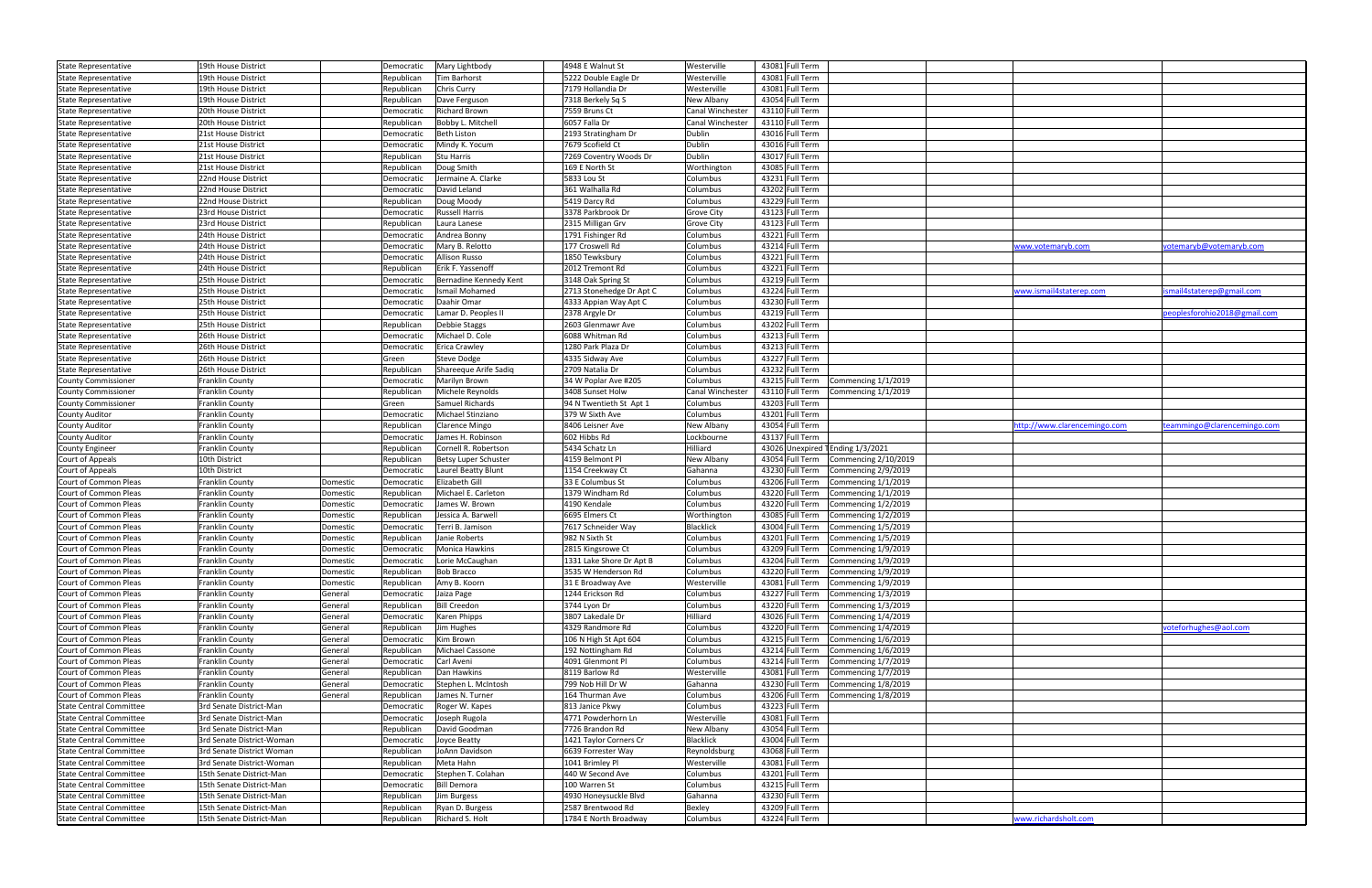| <b>State Central Committee</b>  | 15th Senate District-Man              |         | Republican | Alex Thomas                | 528 E Beck St                 | Columbus          | 43206 Full Term  |  |  |
|---------------------------------|---------------------------------------|---------|------------|----------------------------|-------------------------------|-------------------|------------------|--|--|
| <b>State Central Committee</b>  | 15th Senate District-Woman            |         | Democratic | Mary Ann Howell            | 1908 Mountain Oak Rd          | Columbus          | 432019 Full Term |  |  |
| <b>State Central Committee</b>  | 15th Senate District-Woman            |         | Republican | <b>Stacey Bayliff</b>      | 4930 Honeysuckle Blvd         | Gahanna           | 43230 Full Term  |  |  |
| <b>State Central Committee</b>  | 15th Senate District-Woman            |         | Republican | Carolyn C. Petree          | 155 W Main St Apt 1006        | Columbus          | 43215 Full Term  |  |  |
| <b>State Central Committee</b>  | 16th Senate District-Man              |         | Democratic | <b>Ben Leland</b>          | 699 Wetmore Rd Apt H          | Columbus          | 43214 Full Term  |  |  |
| <b>State Central Committee</b>  | 16th Senate District-Man              |         | Republican | Josh Brown                 | 1026 Crossbrook Blvd          | Galloway          | 43119 Full Term  |  |  |
| <b>State Central Committee</b>  | 16th Senate District-Man              |         | Republican | Stephen White              | 4580 Tuttle Rd                | Dublin            | 43017 Full Term  |  |  |
|                                 |                                       |         |            | Kathryn S. Malone          | 988 Circle On The Green       |                   | 43235 Full Term  |  |  |
| <b>State Central Committee</b>  | 16th Senate District-Woman            |         | Democratic |                            | 4542 Heather Ridge Dr         | Columbus          | 43026 Full Term  |  |  |
| <b>State Central Committee</b>  | 16th Senate District-Woman            |         | Democratic | Jenna Moore                |                               | Hilliard          |                  |  |  |
| <b>State Central Committee</b>  | 16th Senate District-Woman            |         | Republican | Susie O'Brien              | 4804 Merrifield Pl            | Columbus          | 43220 Full Term  |  |  |
| <b>State Central Committee</b>  | 6th State Board of Education District |         | Green      | Becca Calhoun              | 2626 Dover Rd                 | Columbus          | 43209 Full Term  |  |  |
| <b>State Central Committee</b>  | 6th State Board of Education District |         | Green      | Constance Gadell-Newton    | 1082 Fair Ave                 | Columbus          | 43205 Full Term  |  |  |
| <b>State Central Committee</b>  | 6th State Board of Education District |         | Green      | Tekla Taylor-Lagway        | 5100 Kingshill Dr             | Columbus          | 43229 Full Term  |  |  |
| <b>County Central Committee</b> | County Wide, At-Large                 |         | Green      | Becca Calhoun              | 2626 Dover Rd                 | Columbus          | 43209 Full Term  |  |  |
| <b>County Central Committee</b> | County Wide, At-Large                 |         | Green      | Philena Farley             | 1390 Mount Vernon Ave         | Columbus          | 43203 Full Term  |  |  |
| <b>County Central Committee</b> | County Wide, At-Large                 |         | Green      | Robert Fitrakis            | 1021 E Broad St               | Columbus          | 43205 Full Term  |  |  |
| <b>County Central Committee</b> | County Wide, At-Large                 |         | Green      | Connie M. Hammond          | 166 Acton Rd                  | Columbus          | 43214 Full Term  |  |  |
| <b>County Central Committee</b> | County Wide, At-Large                 |         | Green      | Suzanne Patzer             | 1021 E Broad St               | Columbus          | 43205 Full Term  |  |  |
| <b>County Central Committee</b> | County Wide, At-Large                 |         | Green      | Tekla Taylor-Lagway        | 5100 Kingshill Dr             | Columbus          | 43229 Full Term  |  |  |
| <b>County Central Committee</b> | County Wide, At-Large                 |         | Green      | Michael Vinson             | 1370 E Livingston Ave Apt 32  | Columbus          | 43227 Full Term  |  |  |
| <b>County Central Committee</b> | Bexley                                | Ward 1  | Republican | Zach Schiff                | 2424 Plymouth Ave             | Columbus          | 43209 Full Term  |  |  |
| <b>County Central Committee</b> | Bexley                                | Ward 2  | Republican | Beth E. Hansen             | 111 N Roosevelt Ave           | Columbus          | 43209 Full Term  |  |  |
| <b>County Central Committee</b> | Bexley                                | Ward 3  | Republican | Kathleen Mary Borges       | 2753 Sherwood Dr              | Columbus          | 43209 Full Term  |  |  |
| <b>County Central Committee</b> | Bexley                                | Ward 4  | Republican | Frank Reed                 | 817 Pleasant Ridge Ave        | Columbus          | 43209 Full Term  |  |  |
| <b>County Central Committee</b> | <b>Blendon Township</b>               |         | Republican | Dave Myhal                 | 4511 Central College Rd       | Westerville       | 43081 Full Term  |  |  |
| <b>County Central Committee</b> | Brown Township                        |         | Republican | Rena D. Paat               | 6777 Woodsend Ct              | Galloway          | 43119 Full Term  |  |  |
| <b>County Central Committee</b> | Canal Winchester                      |         | Republican | Courtney Elizabeth Hilbert | 118 W Columbus St             | Canal Wincheste   | 43110 Full Term  |  |  |
| <b>County Central Committee</b> | Columbus                              | Ward 01 | Republican | Meghan Jean Wadsworth      | 141 E Morrill Ave             | Columbus          | 43207 Full Term  |  |  |
| <b>County Central Committee</b> | Columbus                              | Ward 02 | Republican | Nazar Zhdan                | 187 E Sycamore St             | Columbus          | 43206 Full Term  |  |  |
| <b>County Central Committee</b> | Columbus                              | Ward 05 | Republican | Joseph A. Healy            | 721 Bulen Ave                 | Columbus          | 43205 Full Term  |  |  |
| <b>County Central Committee</b> | Columbus                              | Ward 07 | Republican | Jack R. Marchbanks         | 46 N Ohio Ave                 | Columbus          | 43203 Full Term  |  |  |
| <b>County Central Committee</b> | Columbus                              | Ward 08 | Republican | Kacy Bullard               | 123 E Noble St Apt 1          | Columbus          | 43215 Full Term  |  |  |
| <b>County Central Committee</b> | Columbus                              | Ward 09 | Republican | Travis L. Ricketts         | 86 Hawkes Ave                 | Columbus          | 43222 Full Term  |  |  |
| <b>County Central Committee</b> | Columbus                              | Ward 10 | Republican | Lynne M. Crow              | 2615 Marblevista Blvd         | Columbus          | 43204 Full Term  |  |  |
| <b>County Central Committee</b> | Columbus                              | Ward 11 | Republican | Roland I. Lane             | 644 Chestershire Rd           | Columbus          | 43204 Full Term  |  |  |
| <b>County Central Committee</b> | Columbus                              | Ward 12 | Republican | <b>Charles Holbrook</b>    | 982 N Sixth St                | Columbus          | 43201 Full Term  |  |  |
| <b>County Central Committee</b> | Columbus                              | Ward 14 | Republican | David P. Todd              | 250 Daniel Burnham SQ APT 305 | Columbus          | 43215 Full Term  |  |  |
| <b>County Central Committee</b> | Columbus                              | Ward 16 | Republican | Grace Elizabeth Saalman    | 41 E Patterson Ave            | Columbus          | 43202 Full Term  |  |  |
| <b>County Central Committee</b> | Columbus                              | Ward 18 | Republican | Seth B. Golding            | 43 E Dodridge St              | Columbus          | 43202 Full Term  |  |  |
|                                 | Columbus                              | Ward 19 |            | Tim Lanzendorfer           | 3096 Summit St                |                   | 43202 Full Term  |  |  |
| <b>County Central Committee</b> |                                       |         | Republican |                            |                               | Columbus          | 43214 Full Term  |  |  |
| <b>County Central Committee</b> | Columbus                              | Ward 20 | Republican | Jack Etheridge             | 3668 N Medbrook Way           | Columbus          | 43214 Full Term  |  |  |
| <b>County Central Committee</b> | Columbus                              | Ward 21 | Republican | Jon M. Crissinger          | 4597 Olentangy Blvd           | Columbus          |                  |  |  |
| <b>County Central Committee</b> | Columbus                              | Ward 22 | Republican | Corey M. Roblee            | 333 E Royal Forest Blvd       | Columbus          | 43214 Full Term  |  |  |
| <b>County Central Committee</b> | Columbus                              | Ward 23 | Republican | <b>Richard S. Holt</b>     | 1784 E North Broadway         | Columbus          | 43224 Full Term  |  |  |
| County Central Committee        | Columbus                              | Ward 27 | Republican | James E. T. Samuel         | 3062 Dale Ave                 | Columbus          | 43209 Full Term  |  |  |
| County Central Committee        | Columbus                              | Ward 28 | Republican | Nathan Slonaker            | 2671 Schaaf Dr                | Columbus          | 43209 Full Term  |  |  |
| County Central Committee        | Columbus                              | Ward 30 | Republican | Doug Moody                 | 5419 Darcy Rd                 | Columbus          | 43229 Full Term  |  |  |
| <b>County Central Committee</b> | Columbus                              | Ward 32 | Republican | Mark A. Potts              | 330 Guernsey Ave              | Columbus          | 43204 Full Term  |  |  |
| County Central Committee        | Columbus                              | Ward 33 | Republican | Jennifer LuPiba            | 1418 Virginia Ave             | Columbus          | 43212 Full Term  |  |  |
| County Central Committee        | Columbus                              | Ward 38 | Republican | David A. Dobos             | 734 Woodbury Ave              | Columbus          | 43223 Full Term  |  |  |
| County Central Committee        | Columbus                              | Ward 39 | Republican | <b>Michael King</b>        | 82 Olentangy PT               | Columbus          | 43202 Full Term  |  |  |
| County Central Committee        | Columbus                              | Ward 40 | Republican | James Brodbelt Harris      | 33 Smith Pl                   | Columbus          | 43201 Full Term  |  |  |
| County Central Committee        | Columbus                              | Ward 41 | Republican | Dominic Ciano              | 1978 luka Ave                 | Columbus          | 43201 Full Term  |  |  |
| <b>County Central Committee</b> | Columbus                              | Ward 42 | Republican | <b>Bill Schmidt</b>        | 1691 Hansen Ave               | Columbus          | 43224 Full Term  |  |  |
| County Central Committee        | Columbus                              | Ward 43 | Republican | Matthew M. Damschroder     | 1125 E Cooke Rd               | Columbus          | 43224 Full Term  |  |  |
| County Central Committee        | Columbus                              | Ward 44 | Republican | Chelsea Marie Faulkner     | 2306 Waters Edge Blvd         | Columbus          | 43209 Full Term  |  |  |
| <b>County Central Committee</b> | Columbus                              | Ward 45 | Republican | Steven Blake               | 6449 Old Ben Ln               | Canal Winchester  | 43110 Full Term  |  |  |
| County Central Committee        | Columbus                              | Ward 46 | Republican | Elise S. Geig              | 7894 Waggoner Run Dr          | Blacklick         | 43004 Full Term  |  |  |
| County Central Committee        | Columbus                              | Ward 47 | Republican | Edward J. Hauenstein       | 2926 Mound St                 | Columbus          | 43209 Full Term  |  |  |
| <b>County Central Committee</b> | Columbus                              | Ward 49 | Republican | T. Ronald Sams             | 138 Jana Kay Ct               | Columbus          | 43207 Full Term  |  |  |
| County Central Committee        | Columbus                              | Ward 51 | Republican | Mark Larger                | 1647 Moler Rd                 | Columbus          | 43207 Full Term  |  |  |
| County Central Committee        | Columbus                              | Ward 53 | Republican | Trisha Hacker              | 5916 Endicott Rd              | Columbus          | 43229 Full Term  |  |  |
| <b>County Central Committee</b> | Columbus                              | Ward 54 | Republican | Mark A. Bell               | 2360 Minerva Park Pl          | Columbus          | 43229 Full Term  |  |  |
| County Central Committee        | Columbus                              | Ward 56 | Republican | Kieran L. Cartharn         | 2200 Dawnlight Ave            | Columbus          | 43211 Full Term  |  |  |
| County Central Committee        | Columbus                              | Ward 58 | Republican | Richard A. Mills           | 3734 Fountain Cove Ln         | <b>Grove City</b> | 43123 Full Term  |  |  |
| <b>County Central Committee</b> | Columbus                              | Ward 60 | Republican | Phil Jarboe                | 2285 Turtle Creek Dr          | Columbus          | 43235 Full Term  |  |  |
| County Central Committee        | Columbus                              | Ward 60 | Republican | Mary H. Leavitt            | 1050 Stoney Creek Rd          | Columbus          | 43235 Full Term  |  |  |
| County Central Committee        | Columbus                              | Ward 62 | Republican | Jim Burgess                | 4930 Honeysuckle Blvd         | Gahanna           | 43230 Full Term  |  |  |
|                                 |                                       |         |            |                            |                               |                   |                  |  |  |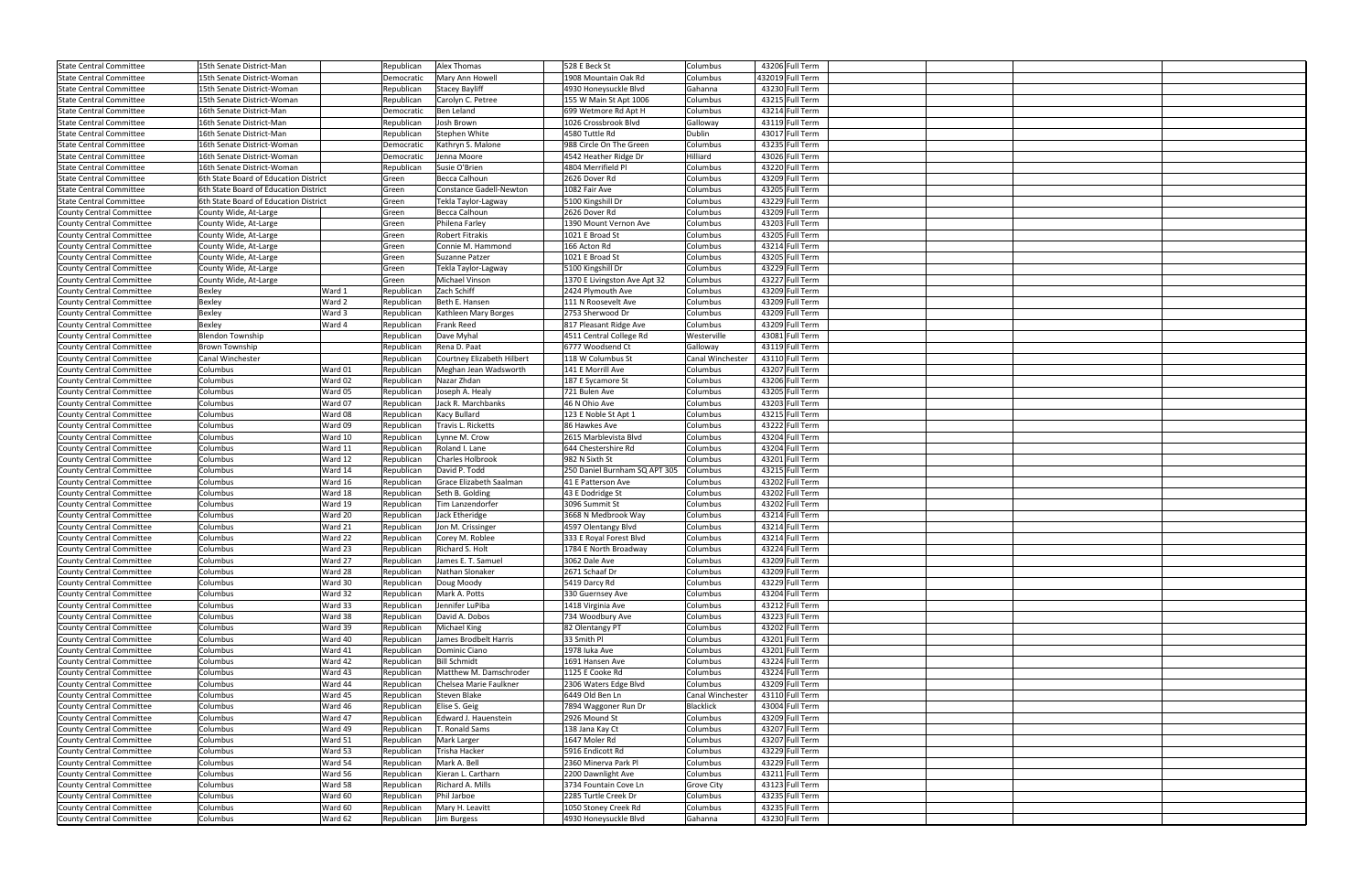| County Central Committee        | Columbus                 | Ward 63 | Republican | <b>William Schuck</b>    | 2353 McCauley Ct          | Columbus                | 43220 Full Term |  |
|---------------------------------|--------------------------|---------|------------|--------------------------|---------------------------|-------------------------|-----------------|--|
| County Central Committee        | Columbus                 | Ward 64 | Republican | Dennis Damon             | 3245 Delburn Ave          | Dublin                  | 43017 Full Term |  |
| <b>County Central Committee</b> | Columbus                 | Ward 65 | Republican | Marc A. Schare           | 2113 Selbourne Ct         | Dublin                  | 43016 Full Term |  |
| County Central Committee        | Columbus                 | Ward 66 | Republican | Sue E. King              | 2548 Home Acre Dr         | Columbus                | 43231 Full Term |  |
| <b>County Central Committee</b> | Columbus                 | Ward 67 | Republican | Suzanne K. Tyack         | 5949 Kilbeggan St         | Galloway                | 43119 Full Term |  |
| <b>County Central Committee</b> | Columbus                 | Ward 69 | Republican |                          | 5587 Mesa Falls St        | Dublin                  | 43016 Full Term |  |
|                                 |                          | Ward 70 |            | Troy Judy                | 4345 Stinson Dr W         |                         |                 |  |
| County Central Committee        | Columbus                 |         | Republican | <b>Stephany Spencer</b>  |                           | Columbus                | 43214 Full Term |  |
| <b>County Central Committee</b> | Columbus                 | Ward 71 | Republican | <b>Andy Shifflette</b>   | 8035 Storrow Dr           | Westerville             | 43081 Full Term |  |
| <b>County Central Committee</b> | Columbus                 | Ward 72 | Republican | <b>Bill Wahoff</b>       | 877 Northbridge Ln        | Columbus                | 43235 Full Term |  |
| County Central Committee        | Columbus                 | Ward 73 | Republican | David R. Payne           | 4719 Herb Garden Dr       | New Albany              | 43054 Full Term |  |
| County Central Committee        | Columbus                 | Ward 75 | Republican | <b>Mike Dittoe</b>       | 5725 Pleasant Hill Dr     | Hilliard                | 43026 Full Term |  |
| <b>County Central Committee</b> | Columbus                 | Ward 76 | Republican | Brian P. Carnahan        | 5015 Hilliard Green Dr    | Hilliard                | 43026 Full Term |  |
| <b>County Central Committee</b> | Columbus                 | Ward 77 | Republican | Nick Wahoff              | 3891 Hawksview Ct         | Columbus                | 43228 Full Term |  |
| County Central Committee        | Columbus                 | Ward 78 | Republican | Jack McGee               | 1306 Trabue Woods Blvd    | Columbus                | 43228 Full Term |  |
| <b>County Central Committee</b> | Columbus                 | Ward 79 | Republican | Adam C. Slane            | 1833 Stilton Ave          | Columbus                | 43228 Full Term |  |
| <b>County Central Committee</b> | Columbus                 | Ward 80 | Republican | Amy M. Hawkins           | 8119 Barlow Rd            | Westerville             | 43081 Full Term |  |
| County Central Committee        | Columbus                 | Ward 82 | Republican | Barcy F. McNeal          | 5169 Springfield Ct       | Westerville             | 43081 Full Term |  |
| <b>County Central Committee</b> | Columbus                 | Ward 83 | Republican | Jim Hunter               | 2440 Adonai Blvd          | Columbus                | 43219 Full Term |  |
| County Central Committee        | Columbus                 | Ward 84 | Republican | Michael C. Taylor        | 5791 Buck Run Dr          | Columbus                | 43213 Full Term |  |
| County Central Committee        | Columbus                 | Ward 86 | Republican | Lisa Schacht             | 5950 Shannon Rd           | <b>Canal Winchester</b> | 43110 Full Term |  |
| <b>County Central Committee</b> | Columbus                 | Ward 87 | Republican | Josh Brown               | 1026 Crossbrook Blvd      | Galloway                | 43119 Full Term |  |
| County Central Committee        | Dublin                   | Ward 1  | Republican | Kevin Cogan              | 8235 Campden Lakes Blvd   | Dublin                  | 43016 Full Term |  |
| County Central Committee        | Dublin                   | Ward 2  | Republican | Kari Hertel              | 4607 Wuertz Ct            | Dublin                  | 43016 Full Term |  |
| <b>County Central Committee</b> | Dublin                   | Ward 3  | Republican | Charles H. McClenaghan   | 6458 Moors PI W           | Dublin                  | 43017 Full Term |  |
| County Central Committee        | Dublin                   | Ward 4  | Republican | Larry Hughes             | 7630 Kestrel Way E        | Dublin                  | 43017 Full Term |  |
| County Central Committee        | Franklin Township        |         | Republican | Jeffrey A. Williams      | 3431 Lowell Dr            | Columbus                | 43204 Full Term |  |
| <b>County Central Committee</b> | Franklin Township        |         | Republican | Victor J. Wolfe          | 1715 Richmond Dr          | Columbus                | 43223 Full Term |  |
| County Central Committee        | Gahanna                  | Ward 1  | Republican | Malcolm Glasgow          | 793 Lindenhaven Rd        | Gahanna                 | 43123 Full Term |  |
| County Central Committee        | Gahanna                  | Ward 1  | Republican | Jeannie Hoffman          | 708 Waybaugh Dr           | Gahanna                 | 43230 Full Term |  |
| <b>County Central Committee</b> | Gahanna                  | Ward 2  | Republican | Joseph Gergley           | 291 Millside Dr           | Gahanna                 | 43230 Full Term |  |
| County Central Committee        | Gahanna                  | Ward 2  | Republican | Elizabeth T. Smith       | 1045 Eastchester Dr       | Gahanna                 | 43230 Full Term |  |
| County Central Committee        | Gahanna                  | Ward 3  | Republican | John M. Hicks            | 381 Helmbright Dr         | Gahanna                 | 43230 Full Term |  |
| <b>County Central Committee</b> | Gahanna                  | Ward 3  | Republican | Jake Kring               | 126 Andalus Dr            | Gahanna                 | 43230 Full Term |  |
| County Central Committee        | Gahanna                  | Ward 3  | Republican | John S. Rosan            | 192 Farmwood Pl           | Gahanna                 | 43230 Full Term |  |
| County Central Committee        | Gahanna                  | Ward 4  | Republican | Jim McGregor             | 180 Academy Ct            | Gahanna                 | 43230 Full Term |  |
| <b>County Central Committee</b> | <b>Grandview Heights</b> |         | Republican | Timithy C. Adams         | 1431 W First Ave          | <b>Grove City</b>       | 43123 Full Term |  |
|                                 | Grove City               | Ward 1  |            | Ted A. Berry             | 3311 Summer Glen Dr       | <b>Grove City</b>       | 43123 Full Term |  |
| County Central Committee        |                          |         | Republican |                          |                           |                         |                 |  |
| County Central Committee        | Grove City               | Ward 1  | Republican | Kathleen Eagan           | 5098 Demorest Dr          | <b>Grove City</b>       | 43123 Full Term |  |
| <b>County Central Committee</b> | <b>Grove City</b>        | Ward 1  | Republican | <b>Ed Fleming</b>        | 3190 Guffey Dr            | <b>Grove City</b>       | 43123 Full Term |  |
| County Central Committee        | Grove City               | Ward 2  | Republican | Richard Ike Stage        | 2733 Woodgrove Dr         | <b>Grove City</b>       | 43123 Full Term |  |
| County Central Committee        | Grove City               | Ward 3  | Republican | Debra L. Bennett         | 1806 Hawthorne PKWY       | <b>Grove City</b>       | 43123 Full Term |  |
| <b>County Central Committee</b> | Grove City               | Ward 3  | Republican | Timothy E. J. Keck       | 1852 Tournament Way       | <b>Grove City</b>       | 43123 Full Term |  |
| County Central Committee        | Grove City               | Ward 4  | Republican | R. Roby Schottke         | 4912 MCNulty St           | <b>Grove City</b>       | 43123 Full Term |  |
| County Central Committee        | Groveport                |         | Republican | Patrick M. Pickett       | 471 Main St               | Groveport               | 43125 Full Term |  |
| County Central Committee        | Hamilton Township        |         | Republican | Christie Ann Ward        | 26 Lozier Ln              | Lockbourne              | 43137 Full Term |  |
| County Central Committee        | Hilliard                 | Ward 1  | Republican | Melinda Dennis           | 5001 Drayton Rd           | Hilliard                | 43026 Full Term |  |
| County Central Committee        | Hilliard                 | Ward 2  | Republican | Don Schonhardt           | 3750 Hilliard Cemetary Rd | Hilliard                | 43026 Full Term |  |
| County Central Committee        | Hilliard                 | Ward 2  | Republican | <b>Andy Teater</b>       | 3837 Dayspring Dr         | Hilliard                | 43026 Full Term |  |
| County Central Committee        | Hilliard                 | Ward 3  | Republican | Jill A. Robertson        | 5434 Schatz Ln            | Hilliard                | 43026 Full Term |  |
| County Central Committee        | Hilliard                 | Ward 4  | Republican | Stephanie L. Kunze       | 5994 Farm Creek Ct        | Hilliard                | 43026 Full Term |  |
| County Central Committee        | Jackson Township         |         | Republican | Stephen J. Bowshier      | 4297 Orders Rd            | <b>Grove City</b>       | 43026 Full Term |  |
| County Central Committee        | Jefferson Township       |         | Republican | Matthew J. Carle         | 7092 Pleasant Colony Cir  | Blacklick               | 43004 Full Term |  |
| County Central Committee        | <b>Madison Township</b>  |         | Republican | Bradley J. Lewis         | 6773 Lithopolis Rd        | Groveport               | 43125 Full Term |  |
| County Central Committee        | Marble Cliff             |         | Republican | Don Slowik               | 1560 Roxbury Rd           | Columbus                | 43212 Full Term |  |
| County Central Committee        | Mifflin Township         |         | Republican | Steven M. Loos           | 2056 Earl Ave             | Columbus                | 43211 Full Term |  |
| County Central Committee        | New Albany               |         | Republican | Angela Mingo             | 8406 Leisner Ave          | New Albany              | 43054 Full Term |  |
| County Central Committee        | Norwich Township         |         | Republican | Timothy John Bechtold    | 3830 Riverview Dr         | Columbus                | 43221 Full Term |  |
| County Central Committee        | Perry Township           |         | Republican | <b>Geoffrey Hatcher</b>  | 1013 Clubview Blvd S      | Columbus                | 43235 Full Term |  |
| County Central Committee        | Plain Township           |         | Republican | Susan Abraham            | 8154 Clouse Rd            | New Albany              | 43054 Full Term |  |
| County Central Committee        | Pleasant Township        |         | Republican | Nancy Hunter             | 8780 Alkire Rd            | <b>Grove City</b>       | 43123 Full Term |  |
| County Central Committee        | Prairie Township         |         | Republican | Donald J. Petit          | 161 Alton Rd              | Galloway                | 43119 Full Term |  |
| County Central Committee        | Reynoldsburg             | Ward 1  | Republican | Bradley L. McCloud       | 912 Rosehill Rd           | Reynoldsburg            | 43068 Full Term |  |
| <b>County Central Committee</b> | Reynoldsburg             | Ward 2  | Republican | Brett A. Luzader         | 1116 Gibson Rd            | Reynoldsburg            | 43068 Full Term |  |
| County Central Committee        | Reynoldsburg             | Ward 2  | Republican | Will Schuck              | 1322 Lancaster Ave        | Reynoldsburg            | 43068 Full Term |  |
| County Central Committee        | Reynoldsburg             | Ward 3  | Republican | <b>Marshall Spalding</b> | 1940 Glenford Ct          | Reynoldsburg            | 43068 Full Term |  |
| <b>County Central Committee</b> | Reynoldsburg             | Ward 4  | Republican | Chris Long               | 1675 Haft Dr              | Reynoldsburg            | 43068 Full Term |  |
| County Central Committee        | Sharon Township          |         | Republican | John H. Oberle           | 60 W Southington Ave      | Worthington             | 43085 Full Term |  |
|                                 |                          |         | Republican | Christopher J. Baer      |                           | Reynoldsburg            | 43068 Full Term |  |
| County Central Committee        | Truro Township           |         |            |                          | 777 S Waggoner Rd         |                         |                 |  |